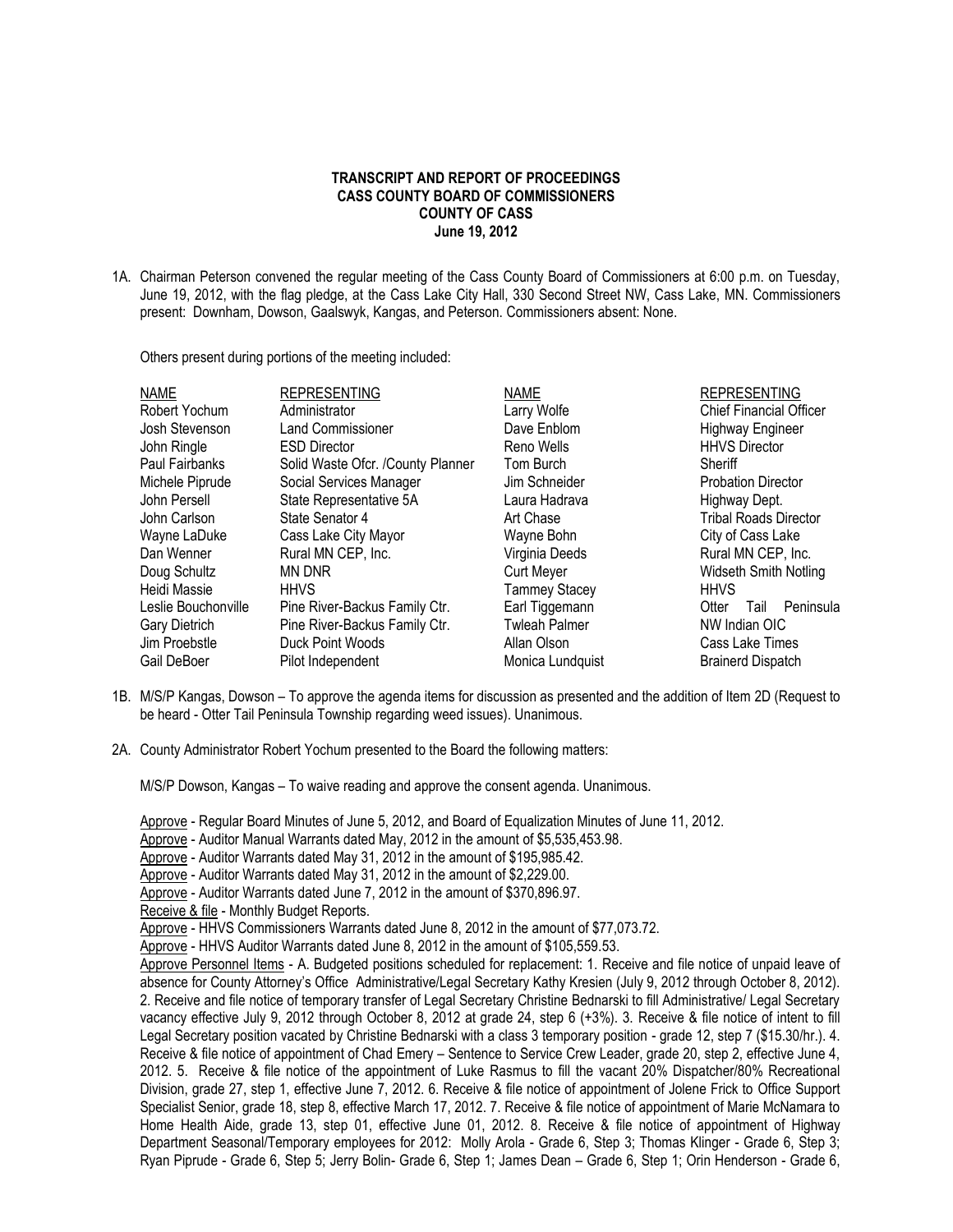Step 10; John Martin Grade 6, Step 3, Merle A. Weaver Grade 6 Step 1. B. Positions scheduled for no replacement at this time: 1. Receive & file notice of no replacement of the position of Public Health Nurse vacated by Deb Andrews, grade 32, effective April 19, 2011. 2. Receive & file notice of no replacement of the position of Public Health Nurse vacated by Hannah Propeck, grade 32, effective December 08, 2011. 3. Receive & file notice of no replacement of the position of Office Support Specialist vacated by Jolene Frick, grade 15, effective March 16, 2012. C. Other: None.

Approve licenses – On Sale Intoxicating including Sunday - Bites Grill & Bar - Bites Grill & Bar, Inc., Wilson; Ranch House Supper Club- Christiane Magnuson, Shingobee; Ridgewood Golf Course - J.A.T. Enterprises of Longville, Inc., Wabedo; Charlie's Up North Boat House Bar & Grill - Charles & Deborah Thompson, Shingobee; Charlie's - Charles Thompson, Shingobee; Quarterdeck Grill - Quarterdeck Grill, LLC., Fairview; Sportsman's Pub - Martin Alger, Remer; Moondance Jam Saloon - Moondance Jam, Turtle Lake. On & Off Sale Intoxicating including Sunday - Jakes City Grille -Gull Lake Jakes, Inc., Fairview; Lazy Moon Backstage Bar - Moondance Jam, Turtle Lake. Off Sale Intoxicating - The Shadberry - The Shadberry Inc., Crooked Lake; Corner Store Express - Corner Store Express, Inc., Sylvan; Lake Country Grocery & Liquor - Sara & Chris Smith, Crooked Lake. Gambling - Confidence Learning Center @ Quarterdeck Resort - Brian Kirkpatrick, Fairview; Nat'l Wild Turkey Federation @ Bear's Den - Jon Wiegand, Meadowbrook; The Crossing Art Alliance @ Jakes City Grille - Ron Morris, Fairview.

Receive & file - Auditor -Treasurer's Interest Income Report for May 2012.

Receive & file - Pine River Area Sanitary District Audit FY's ending December 31, 2011 and 2010.

M/S/P Dowson, Kangas - Approve amendment of a 3% increase per meal rate for the Jail Food Service & Commissary Management Agreement with A'viands, LLC, July 1, 2012 through June 30, 2013.

| Base Rate per day |  |
|-------------------|--|
| \$195.47          |  |
| \$223.89          |  |
| \$252.00          |  |
|                   |  |

Per meal rate – in addition to base rate, A'viands will charge \$1.17 per meal to cover the variable portion of its services.

Approve - Pay requests for Cass County ARMER Project to: Frontline Plus, Inc. \$405.00; DSC Communications \$3,952.95. Accept - Proposal from Al Nystrom for \$125/system for SSTS Inspections on Boy/Swift Lakes.

Approve - Remaining 50% payment of financial contribution for FY2012 - Cass County Ag. Assn. – Pine River Fair, in the amount \$2,500.00.

Authorize - 25% Fund use of \$1,320.00 for environmental education at Deep Portage for Northland/Remer School (33 participants) on May 24 – 25, 2012.

Receive & file - Office of State Auditor entrance meeting minutes for audit year ending 12/31/11.

Approve - Resolution No. 37-12 Master Subscriber Agreement for MN Court Data Services and authorize Chairman to sign.

Commissioner Dowson offered Resolution No. 37 -12 and moved its adoption, Commissioner Kangas seconded: Be it resolved that Cass County approves execution of the Minnesota Judicial Branch Master Subscriber Agreement, and

Be it resolved that this agreement is for government use only and is required to subscribe to one or more Court data services, and

Be it further resolved that Jeff Peterson, Chairman of the Cass County Board of Commissioners is hereby authorized to sign the Master Subscriber Agreement for Minnesota Court Data Services with the Minnesota Judicial Branch on behalf of Cass County.

Resolution No. 37 -12 was adopted by majority vote: Ayes: Downham, Dowson, Gaalswyk, Kangas, Peterson. Nays: None.

Receive & file - Cass County EDC May 2012 Activity Report.

2B. County Administrator Yochum reported on the Personnel Committee of the Board (Downham, Dowson) meeting of Monday, June 11, 2012. Items discussed included: a). HHVS AFSCME unit posting grievance, creating new positions grievance, and unit clarification request by the Union – committee recommends no action necessary at this time, b). Community support services provider meeting – committee recommends no action necessary at this time, c). Out of state travel – committee recommends Personnel Policy Committee draft an amendment providing department head approval of out-of-state travel, d). HHVS and Probation staff requests the establishment of a new grade 35 County Team Leader position and elimination of the HHVS positions of Team Leader Exempt, Social Worker Team Leader, Public Health Supervisor, and the Probation Office position of Senior Probation Officer – committee recommends approval.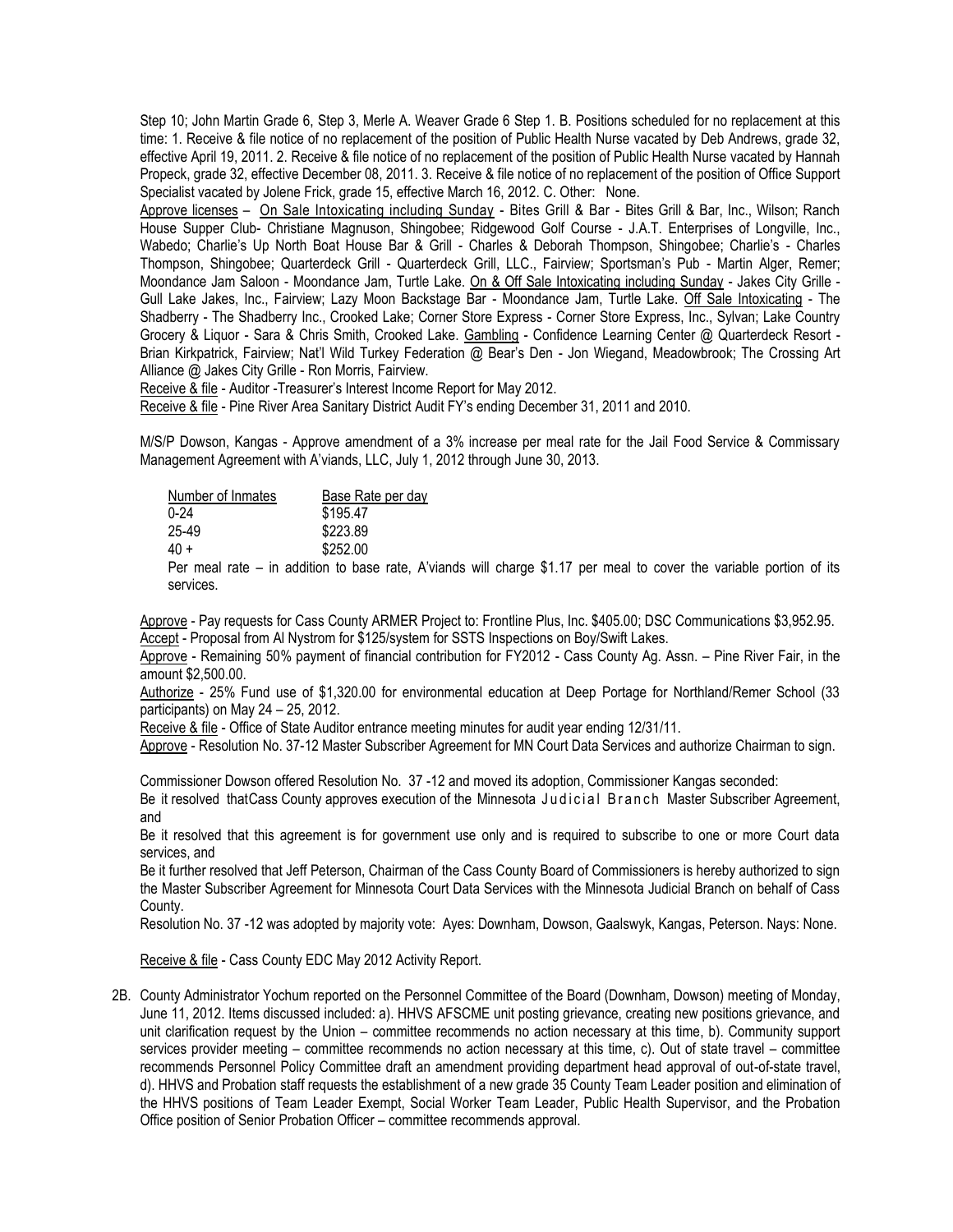HHVS Director Reno Wells and Probation Director Jim Schneider explained that the requested action does not increase budgeted full time equivalents and that implementation would be consistent with applicable labor agreements (noting that the supervisory/confidential status would exclude County Team Leaders from any existing bargaining unit).

M/S/P Dowson, Downham – To approve the Personnel Committee of the Board recommendations as presented. Unanimous.

2C. Administrator Yochum summarized the Ad-Hoc Committee of the Board (Gaalswyk, Kangas) progress in reviewing solid waste & recycling contracts due to expire in 2012. County Planner/Solid Waste Administrator Paul Fairbanks commented on the disposal alternatives discussed in Committee including existing or potential sites in the counties of Aitkin, Crow Wing, Koochiching, Morrison, and Ottertail. Administrator Yochum explained that the most cost effective options to date for solid waste disposal appear to be the existing contractor Waste Management at Elk River, MN or Crow Wing County at Brainerd, MN - both with an estimated cost of \$60.50 per ton for 2013. Mr. Yochum also reported the Committee recommendation to use the negotiation method authorized by State law.

M/S/P Gaalswyk, Kangas – To authorize the Ad-Hoc Committee of the Board (Gaalswyk, Kangas) to utilize the statutory negotiation method (MS 473.813) for all solid waste contracts and further, to confirm best price and terms with Crow Wing County and Waste Management and report back to the Board. Unanimous.

- 2D. Earl Tiggemann, Ottertail Peninsula Township Supervisor and Jim Proebstle from the Duck Point Woods Association requested to be heard regarding the elimination of invasive wild parsnip (a plant that causes symptoms similar to poison ivy or poison oak which can cause severe blistering/burning of the skin) and Canadian thistle plants from a mile of road in the Township. Turtle Lake Township Supervisor Reno Wells, ESD Director John Ringle, and County Engineer David Enblom discussed management methods. Mr. Enblom offered to be an information contact for the Township. No action necessary.
- 3A. ESD Director John Ringle provided a report on a Subsurface Septic Treatment System (SSTS) project. Mr. Ringle explained that Cass County ESD applied for and received grant funding in 2010 from the Clean Water Fund, administered through the Minnesota State Board of Water and Soil Resources (BWSR) in the amount of \$35,000.00. Funding was approved specifically for assisting the Leech Lake Band of Ojibwe (LLBO) in the preliminary engineering and environmental review of SSTS systems at Stony Point on Cass Lake and Sugar Point on Leech Lake. LLBO consultant Curt Meyer of Widseth Smith & Nolting discussed preliminary estimates for alternatives at Stony Point in the amount of \$1,000,000.00 and the Sugar Point in the amount of \$4,000,000.00. Cass Lake City Mayor LaDuke commented that the best option for Stony Point would be to hook up to the City of Cass Lake sewer system. No action necessary.
- 3B. Doug Schultz Supervisor of the Walker Area Fisheries informed the Board of the proposed MNDNR Aquatic Management Area (AMA) through a DNR property purchase of parcel (28-214-3109) located in Government Lot 5 in Section 14 of Unorganized Township #4 on Ottertail Point of Leech Lake. The parcel consists of wetland and forested upland totaling 4.2 acres and has 1,700 feet of shoreline. The DNR's sole purpose of lakeshore acquisition is to protect riparian and near- shore aquatic habitats that would be significantly impacted by development. The acquisition will protect some high quality panfish and largemouth bass spawning areas and wild rice, habitats which are critical to the needs of the fish and wildlife species Leech Lake supports. Mr. Schultz added that the Township of Ottertail Peninsula is in favor of the purchase, and the funding source is from bonding and Lessard-Sams Outdoor Heritage Council. The Board thanked Mr. Schultz for the update. No action necessary.
- 3C. Director Ringle requested Board approval to submit a Subsurface Treatment Systems Program Grant application in the amount of \$40,000 from the MN Pollution Control Agency. The grant dollars would be used for upgrading eligible subsurface treatment systems and potentially provide a match to an existing Region 5 loan program to help people replace failing septic systems.

M/S/P Downham, Gaalswyk – To approve submission of a Subsurface Treatment Systems Program Grant in the amount of \$40,000 from the MN Pollution Control Agency as presented. Unanimous.

4A. Land Commissioner Josh Stevenson informed the Board that the application to the Lessard Sams Outdoor Heritage Council (LSOHC) for phase 3 public land acquisitions in Cass County has been approved by the MN Legislature in the Omnibus Legacy bill (SF2493 - Chapter 264) signed into law on May 1, 2012. The \$480,000 appropriation will be available beginning July 1, 2012, and next steps include consultation with the Townships and independent appraisals of approximately 202 acres located in 5 Townships.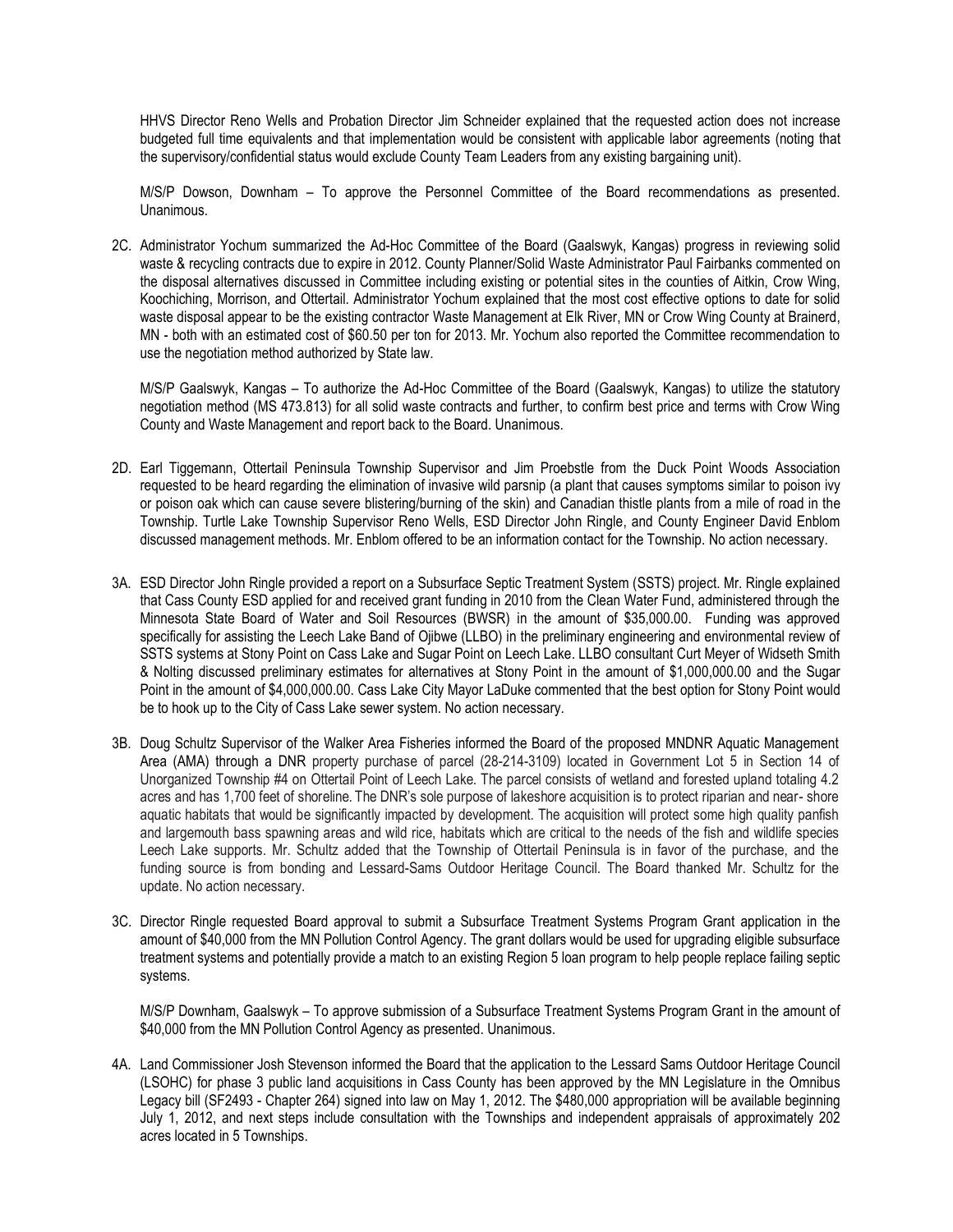Mr. Stevenson reported that the Land Department continues to be contacted by numerous private property owners regarding selling their private property to the public as forest habitat that is open to the public for hunting, fishing, and the taking of game. Land Commissioner Stevenson requested approval to apply for phase 4 LSOHC funding (40 acres in 1 Township). The 2014 funding cycle will continue to be funded by the 3/8 of a percent State sale and use tax that began on July 1, 2009 (no Cass County levy funds). Mr. Stevenson also commented that the public land sales to private use are an ongoing part of the Cass County no net loss of public land policy.

M/S/P Dowson, Downham – To approve accepting LSOHC phase 3 funding and authorize application for LSOHC phase 4 funding as presented. Unanimous.

4B. Mr. Stevenson requested Board approval of a letter of support for a LCCMR proposal that would benefit Cass County by working with the Northeast Region (Counties of Aitkin, Beltrami, Carlton, Clearwater, Crow Wing, Koochiching, and Pine) to apply next generation forest inventory methods that address emerging issue and opportunities related to wildlife habitat, invasive species and improved forest productivity.

M/S/P Dowson, Kangas – To approve a letter of support and authorize Cass County to participate in a LCCMR proposal to improve forest inventory methods in cooperation with the Northeast Region Counties of Aitkin, Beltrami, Carlton, Clearwater, Crow Wing, Koochiching, and Pine). Unanimous.

- 5A. HHVS Director Reno Wells introduced Dan Wenner Executive Director of the Rural MN CEP. Mr. Wenner discussed the services that the Work Force Centers in our region provide to area customers including federal and state programs available to individuals, and the Cass County diversionary work activities. Director Wenner also discussed the return on investment and success stories in Cass County. Mr. Wells commented that Cass County is under contract with Rural MN CEP, Inc. through December 2012 with an option to extend to December 2013. No action necessary.
- 5B. Social Services Manager Michele Piprude discussed out of home placement service trends. Children are placed away from home for a variety of reasons but the vast majority of children are placed due to their parents' actions rather than their own conduct. Ms. Piprude also presented a synopsis of the type of placements managed by the County through the Court system. Although some trends are very positive in terms of the number of children and the length of stay the unpredictable nature of placements continue. Services provided in 2011 included a monthly average of 65 children at an annual cost of \$2,025,905 (County cost net of recoveries in 2011 was \$1,673,580). The twenty year cost trend indicated expenditures in the year of 2001 at \$2,911,053 and County net cost of \$2,343,081. Social Services Manager Piprude reported that the interdisciplinary and intergovernmental cooperation remains very high and focused on child protection in a variety of methods. The Board thanked Ms. Piprude for the update. No action necessary.
- 6A. Ninth Judicial District Judge John Smith announced that the Cass County/Itasca County/Leech Lake Band of Ojibwe Wellness Court is the Tribal recipient of the 2012 National Criminal Justice Association Outstanding Criminal Justice Program Award, which will be presented at the NCJA National Forum on Criminal Justice and Public Safety in Santa Ana Pueblo, New Mexico in July. Judge Smith acknowledged the leadership of Leech Lake Tribal Court Judge Korey Wahwassuck and the assistance of County and Leech Lake Band departments. Judge Smith also thanked the Board for the for continuing financial support of program. Probation Director Jim Schneider presented the Wellness Court Program Memorandum of Understanding dated June 05, 2012. The agreement defines the mission, principles, and responsibilities of the Courts, County Probation, and MN Department of Corrections.

M/S/P Downham, Kangas – To receive & file the Memorandum of Understanding of the Cass County/Leech Lake Band of Ojibwe Wellness Court Supervision dated June 05, 2012. Unanimous.

7A. County Engineer David Enblom presented a draft Memorandum of Understanding with the Leech Lake Band of Ojibwe regarding improvements to County Road #126 (located between Trunk Highway #200 and Haskell Road NE), County Road #136 (located between CSAH #73 and a point approximately 1 mile south of CSAH #73), and gravel pit lease access for specific projects near the Leech Lake Band pit at CSAH #8 and State Highway #200. The proposed draft implements several issues identified at the Tribal Council & County Board joint committee meeting held March 02, 2012. Leech Lake Band Tribal Roads Director Art Chase reported that the Band supports the proposed improvement projects adjacent to Band Communities. Engineer Enblom thanked Director Chase for his ongoing assistance and coordination with the Band.

M/S/P Dowson, Downham – To approve the Memorandum of Understanding between the Leech Lake Band of Ojibwe and Cass County as presented. Unanimous.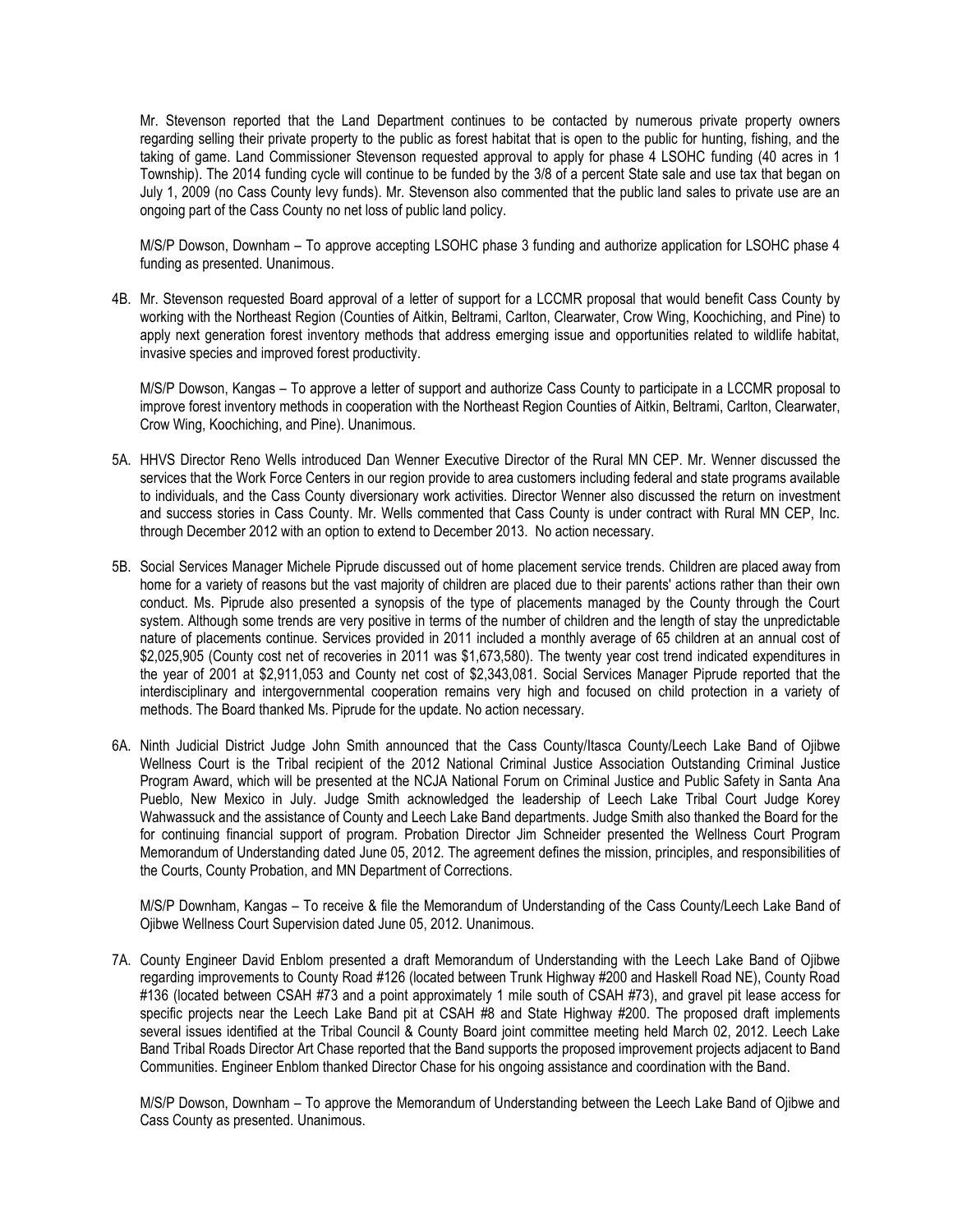7B. Mr. Enblom proposed a joint Cass County, Leech Lake Band bituminous trail project located within the road right-of-way of CSAH 75 (Bingo Palace Drive). County Engineer Enblom discussed the traffic volume, and accident history in the area. The project could be scheduled for 2013. The proposed funding for the project is 50% (\$125,000.) Tribal road funds and 50% (\$125,000.) County funds. Administrator Yochum reported the availability of County funds from Fund #73. Tribal Roads Director Art Chase reported that upon Band approval the project could be included in the 2013 BIA Capital Plan. State Representative John Persell thanked the Board and the Tribal Council for the follow up on a much needed improvement to CSAH#75 (Bingo Palace Drive).

M/S/P Downham, Gaalswyk – To approve the joint Cass County/Leech Lake Band bituminous trail project within the road right-of-way of CSAH#75 (Bingo Palace Drive) and authorize County participation up to \$125,000.00 from Conservation Fund #73. Unanimous.

7C. Highway Engineer Enblom presented a cooperative grant agreement with MNDOT for local bridge bonding to replace large culverts on CSAH #17 (May Creek). Total cost estimate of the project is \$492,123.42 with State bridge bonding money covering \$145,278.60 of the cost.

M/S/P Gaalswyk, Kangas – To approve a cooperative agreement with the Minnesota Department of Transportation to access \$145,278.60 of State bridge bonding money to assist in replacing culverts on CSAH #17 (at Mayo Creek). **Unanimous** 

7D. Mr. Enblom also requested Board approval of a \$304,500 local match to receive \$745,500 of Federal grant dollars to rebuild the portion of CSAH 1 between County Road 107 and CSAH 29 in the 2016 federal funding cycle.

Commissioner Dowson offered Resolution No. 38 -12 and moved its adoption, Commissioner Downham seconded:

WHEREAS, Region Five Development Commission recommended the Central Minnesota Area Transportation Partnership program federal funds in the amount of \$745,500.00 in year 2016 of its 2013-2016 ATIP for SP 011-601-023 submitted by Cass County for the reconstruction of County State Aid Highway 1from County Road <sup>107</sup> to County State Aid Highway 29, which will include shoulder widening, replacement of culverts and bituminous surfacing, and

WHEREAS, Cass County acknowledges the \$745,500.00 in federal SAFETEA-LU federal funds that is being recommended by the ATP for SP 011-601-023 and understands that a minimum local financial match of \$304,500.00 will be necessary based on the present cost estimate to fully implement the project; and

THEREFORE BE IT RESOLVED, Cass County agrees to commit the necessary local revenues to match the SAFETEA-LU funds approved by the ATP and included in the STIP and to cover any other costs that may be necessary to complete the project as submitted.

Resolution No. 38 -12 was adopted by majority vote: Ayes: Downham, Dowson, Gaalswyk, Kangas, Peterson. Nays: None.

7E. David Enblom requested Board action to approve a MNDOT agency agreement allowing Cass County to construct a CSAH #8 project this year. The Federal funds designated for this project are scheduled for reimbursement to the County in 2013. Mr. Enblom reported that the CSAH #8 estimate is \$1,028,432, with \$800,000 scheduled from Federal funds.

Commissioner Downham offered Resolution No. 39 -12 and moved its adoption, Commissioner Kangas seconded:

BE IT RESOLVED, that pursuant to Minnesota Stat. Sec. 161.36, the Commissioner of Transportation be appointed as Agent of the County of Cass to accept as its agent, federal aid funds which may be made available for eligible transportation related projects.

BE IT FURTHER RESOLVED, the Cass County Board Chairman, Jeff Peterson, and Cass County Administrator, Robert H. Yochum, are hereby authorized and directed for and on behalf of Cass County to execute and enter into an agreement with the Commissioner of Transportation prescribing the terms and conditions of said federal aid participation as set forth and contained in "Minnesota Department of Transportation Agency Agreement No. 01058" for projects SP 011-608-014, SAP 011-639-004 and SAP 011-663-009, a copy of which said agreement was before the County Board and which is made a part hereof by reference.

Resolution No. 39 -12 was adopted by majority vote: Ayes: Downham, Dowson, Gaalswyk, Kangas, Peterson. Nays: None.